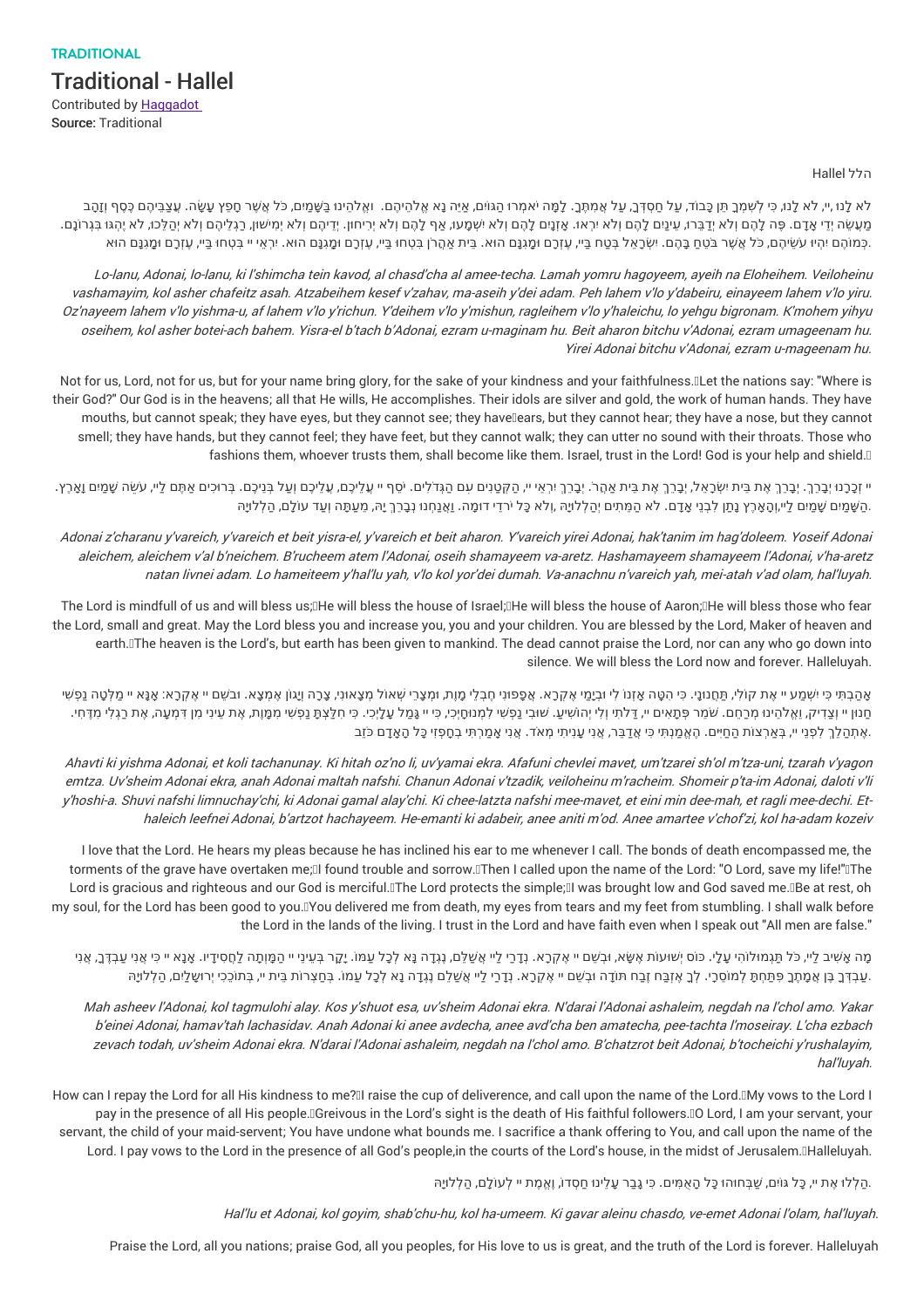ֿהוֹדוּ לַיי כִּי טוֹב, כִּי לְעוֹלָם חַסְדּוֹ.

ֿיאמַר נַא יִשְׂרַאֱל, כִּי לְעוֹלַם חַסְדּוֹ.

יֹאמְרוּ נָא בֵית אַהֲרֹן, כִּי לְעוֹלָם חַסְדּוֹ.

ֿיאמְרוּ נָא יִרְאֵי יי, כִּי לְעוֹלָם חַסְדּוֹ.

Hodu l'Adonai ki tov, ki l'olam chasdo.

Yomar na yisra-eil, ki l'olam chasdo.

Yomru na veit aharon, ki l'olam chasdo.

Yomru na yirei Adonai, ki l'olam chasdo.

Give thanks to the Lord, for God is good; His kindness endures forever. Let Israel declare, His kindness endures forever. 'ILet the house of Aaron declare His kindness endures forever'llet those who rfear the Lord say 'His kindness endures forever.'

ּמְן הַמֵּצַר קָרָאתִי יָ<sub>ָ</sub>ה, עָנָּנִי בַמֶּרְחַב יָהּ. יי לִי לֹא אִירָא ,- מַה יַּעֲשֶׂה לִי אָדָם. יי לִי בְּעזְרָי, וַאֲנִי אֶרְאֶה

.<br>בשנאי. טוב לחסות בַּיי,מבּטח בַּאַדַם. טוב לחסות בֵּיי, מבטח בִּנִדִיבִים. כַּל גּוּים סְבַבוּנִי, כִּשֵׁם יי כִּי אַמִילַם. סַבּוּנִי גַם סְבַבוּנִי, בִּשֶׁם יי כִּי אַמִילַם. סִבּוּנִי כִדְבֹרִים , דעכו כאש קוצים, בשם יי כי אמילם. דחה דחיתני לנפל, ויי עזכני. עזי וזמרת יה ולי לישועה. קול רנה וישועה באהלי צדיקים ימין יי עשה חיל. ימין יי רוממה, ימיו יי עֹשׂה חיִל. לֹא אמוּת כִּי

ָאָחְיֶה, וַאֲסַפֵּר מַעְשִׂי יָהּ. יַסֹּר יִסְּרַנִי יָהּ, וְלַמָּוֶת לֹא נְתָנָנִי. פִּתְחוּ לִי שַׁעֲרֵי צֶדֶק, אָבֹא בָם, אוֹדֶה יֶהּ. זֶה הַשַּׁעַר לַיי, צַדִּיקִים יָבֹאוּ בוֹ

Min hameitzar karati yah, anani vamerchav yah. Adonai li lo ira, mah ya-aseh li adam. Adonai li b'oz'ray, va-ani ereh <sup>v</sup>'son'ay. Tov lachasot b'Adonai, mib'toach ba-adam. Tov lachasot b'Adonai, mib'toach bindivim. Kol goyim <sup>s</sup>'vavuni, b'sheim Adonai ki amilam. Sabuni gam <sup>s</sup>'vavuni, b'sheim Adonai ki amilam. Sabuni chidvorim do-achu k'eish kotzim, b'sheim Adonai ki amilam. Dachoh d'chitani linpol, <sup>v</sup>'Adonai azarani. Ozi <sup>v</sup>'zimrat yah, vay'hi li lishuah. Kol rinah vishuah b'aholei tzadikim, y'min Adonai osah chayil. Y'min Adonai romeimah, y'min Adonai osah chayil. Lo amut ki echyeh, va-asapeir ma-asei yah. Yasor yis'rani yah, <sup>v</sup>'lamavet lo <sup>n</sup>'tanani. Pitchu li sha-arei tzedek, avo vam odeh yah. Zeh hasha-ar l'Adonai, tzadikim yavo-u vo.

From the narrow I called to the Lord, God answered me in the great freedom of space. The Lord is with me, I have no fear, what can man do to me? The Lord is with me as my helper, I will see the defeat of all my foes. It is better to take refuge in the Lord than to trust in man. It is better to take refuge in the Lord than to trust in greatness. All nations have surrounded me; in the name of the Lord, I have cut them down. They have surrounded me, but in the name of the Lord, I cut them down. They swarmed like bees about me, but they were extinguished like a fire of thorns; but in the name of the Lord, I cut them down. You pushed me and I nearly fell, but the Lord helped me. The Lord is my strength and song; He has become my salvation. The voice of rejoicing and salvation is tents of the righteous resound, The right hand of the Lord is triumphant! The right hand of the Lord is exalted! The right hand of the Lord triumphs!"I shall not die, but live to proclaim the works of the Lord. The Lord has severely punished me, but he has not handed me over to die. Open the gates of righteousness, that I may enter and praise the Lord.This is the gateway to the Lord, the righteous shall enter through it.

- .א ֹו ְדךָ כִּי ֲענִיתָנִי וַ ּתְ ִהי לִי לִי ׁשו ָּעה
- .אוֹדְךָ כִּי עֲנִיתַנִי וַתְּהִי לִי לִישׁוּעַה
- ָאֶבֶן מָאֲסוּ הַבּוֹנִים הָיְתָה לְרֹאשׁ פִּנָּה.
- . ֶאבֶן ָמ ֲאסו ּ ַהבּ ֹונִים ָהי ְתָה לְ ֹרא ׁש ּפִנָּה
- מאת יי היִתה זאת היא נפלאת בעינינו .
- ַמְאֵת יי הָיְתָה זֹאת הִיא נִפְלָאת בְּעֵינֵינו .

Od'cha ki anitani, vat'hi li lishuah. Od'cha ki anitani, vat'hi li lishuah. Even ma-asu haboneem, hay'tah l'rosh pinah. Even ma-asu habonim, hay'tah l'rosh pinah. Mei-eit Adonai hay'tah zot, hi niflat b'eineinu. Mei-eit Adonai hay'tah zot, hi niflat b'eineinu.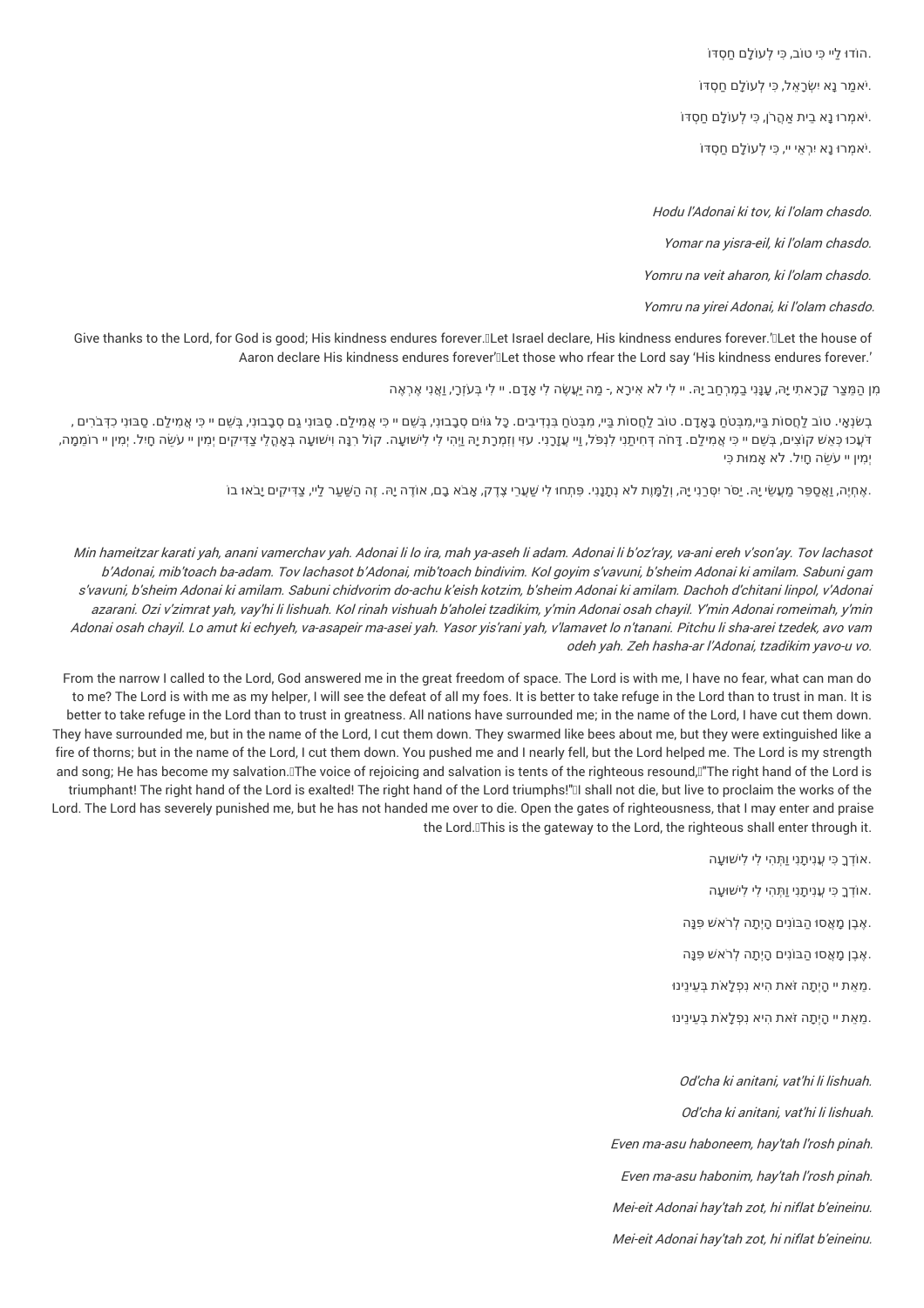Zeh hayom asah Adonai, nagilah <sup>v</sup>'nism'chah vo.

Zeh hayom asah Adonai, nagilah <sup>v</sup>'nism'chah vo.

I thank You for You have answered me, and have become my salvation.IThe stone which the builders rejected has become the major cornerstone. This the Lord's doing; it is marvelous in our sight. This is the day, which the Lord has made – let us be glad and rejoice on it.

ָאנָא יי, ה ֹו ִשי ָעה נָּא

ָאנָא יי, ה ֹו ִשי ָעה נָּא

ָאנָא יי, ַהצְלִי ָחה נָא

אַנַא יי, הצִליחַה <u>נ</u>א

Ana Adonai hoshi-ah na

Ana Adonai hoshi-ah na

Ana Adonai hatzlichah na

Ana Adonai hatzlichah na

O Lord, deliver us!

O Lord, deliver us!

O Lord, let us prosper!

O Lord, let us prosper!

ּבָּרוֹךְ הַבָּא בְּשֵׁם יי, בֵּרַכְנוּכֶם מִבֵּית יי

ּבֵּרוֹרָ הַבֵּא בְּשׁם יי, בֵּרְכְנוּכֶם מִבֵּית יי

אֵל יי <u>ו</u>יָּאֶר לָנוּ , אִסְרוּ חַג בַּעֲבֹתִים עַד קַרְנוֹת הַמִּזְבֵּחַ

אֵל יי <u>וי</u>ָאֶר לָנוּ , אִסְרוּ חַג בַּעֲבֹתִים עַד קַרְנוֹת הַמִּזְבֵּחַ

ֵאלִי ַא ּתָה וְא ֹו ֶדך,ָּ ֱא ֹל ַהי ֲאר ֹו ְמ ֶמךָּ

אַלִי אַתַּה וְאוֹדֶךָּ ,אֱלֹהִי אֱרוֹמָמֶךָ

הודו לַיי כִּי טוֹב, כִּי לְעוֹלָם חַסְדּוֹ

ֿהוֹדוּ לַיי כִּי טוֹב, כִּי לְעוֹלָם חַסְדּוֹ

Baruch haba b'sheim Adonai, beirachnuchem mibeit Adonai

Baruch haba b'sheim Adonai, beirachnuchem mibeit Adonai

Eil Adonai vaya-er lanu, isru chag ba-avotim ad karnot hamizbei-ach

Eil Adonai vaya-er lanu, isru chag ba-avotim, ad karnot hamizbei-ach

Eili atah <sup>v</sup>'odeka, elohai arom'meka

Eili atah <sup>v</sup>'odeka, elohai arom'meka

Hodu l'Adonai ki tov, ki l'olam chasdo

Hodu l'Adonai ki tov, ki l'olam chasdo

Blessed be he who comes in the name of the Lord; we bless you from the House of the Lord.IThe Lord is God, Who has shown us light;Ibind the festival offering with cords, up to the altar-horns. You are my God, and I exalt you. IGive thanks to the Lord, for God is good, His kindness endures forever.

> ה ֹודו ּלַיי כִּי ט ֹוב, כִּי לְע ֹולָם ַח ְסדּ ֹו ֿהוֹדוּ לֵאלֹהֵי הַאֱלֹהִים, כִּי לְעוֹלֵם חַסְדּוֹ הוֹדוּ לַאֲדֹנִי הַאֲדֹנִים, כִּי לְעוֹלֵם חַסְדּוֹ ֿלעֹשֵׂׂה נִפְלָאוֹת גְדֹלוֹת לְבַדּוֹ, כִּי לְעוֹלָם חַסְדּוֹ

לעשה השמים בּתְבוּנה, כִּי לְעוֹלִם חסדו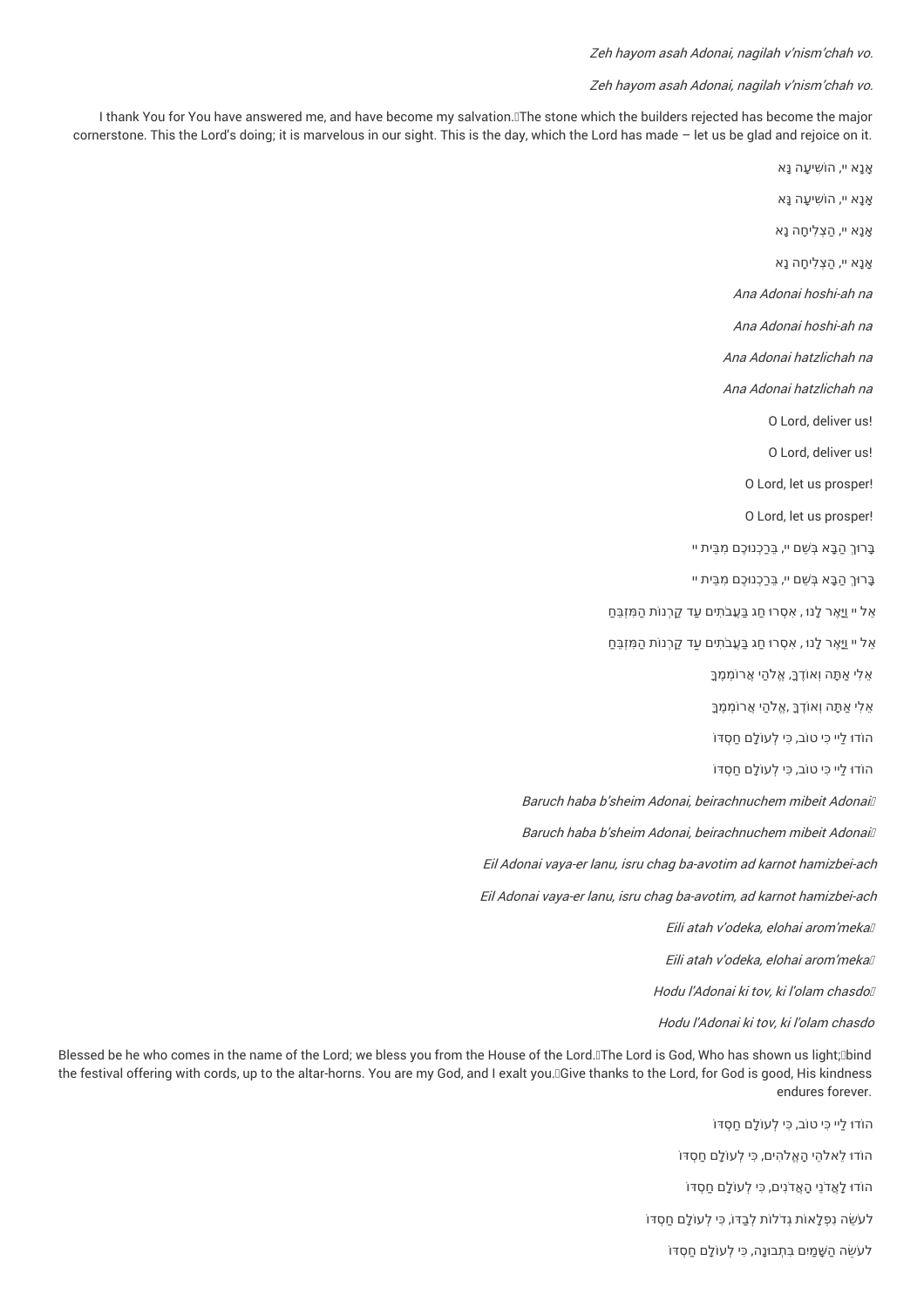לְרוֹקֵע הַאֲרֵץ עַל הַמַּיִם, כִּי לְעוֹלַם חַסְדּוֹ לְעִשֶׂה אוֹרִים גִדלִים, כִּי לְעוֹלַם חַסְדּוֹ ְאֶת הַשֶּׁמֶשׁ לְמֶמְשֶׁלֶת בֵּיוֹם, כִּי לְעוֹלֵם חְסְדּוֹ  $\mathbf{q}$ י הַיָּרֵם וְכוֹכָבִים לְמֶמְשְׁלוֹת בַּלַּיְלָה, כִּי לְעוֹלָם חַסְדּוֹ לְמַכֵּה מִצְרַים בִּבְכוֹרֵיהֶם, כִּי לְעוֹלַם חַסְדּוֹ וַי ֹוצֵא יִ ְׂשרָ ֵאל ִמ ּת ֹוכָם, כִּי לְע ֹולָם ַח ְסדּ ֹו בְּיַד חֲזַקַה וּבִזְרוֹע נְטוּיַה, כִּי לְעוֹלַם חִסְדּוֹ לְגֹזֵר <u>י</u>ם סוּף לִגְזָרִים, כִּי לְעוֹלָם חַסְדּוֹ וְ ֶה ֱעבִיר יִ ְׂשרָ ֵאל בְּת ֹוכ ֹו, כִּי לְע ֹולָם ַח ְסדּ ֹו וְנְעֵר פַּרְעֹה וְחֵילוֹ בְ<u>י</u>ַם סוּף, כִּי לְעוֹלֵם חַסְדּוֹ למוליך עמו במדבר, כי לעולם חסדו למכה מלכים גדלים. כִּי לְעוֹלֶם חסדו וַיֲָה ֹרג ְמלָכִים ַא ִדירִים, כִּי לְע ֹולָם ַח ְסדּ ֹו לְסִיחוֹן מֶלֶךְ הַאֱמֹרִי, כִּי לְעוֹלֵם חַסְדּוֹ ו ּלְע ֹוג ֶמלֶךְ ַהבָּ ָׁשן, כִּי לְע ֹולָם ַח ְסדּ ֹו וָנָתַן אַרְצָם לְנַחֲלָה, כִּי לְעוֹלָם חַסְדּוֹ נַחֲלֵה לְיִשְׂרֵא<sup>ָ</sup>ל עֲבָדוּ, כִּי לְעוֹלַם חִסְדּוֹ ְשֶׁבְּשׁפְלָנוּ זַכַר לַנוּ, כִּי לְעוֹלַם חַסְדּוֹ וַיִּפְרְקֵנוּ מִצָּרֵינוּ, כִּי לְעוֹלָם חַסְדּוֹ ֹנתֵן לֶ ֶחם לְכָל בָּ ָׂשר, כִּי לְע ֹולָם ַח ְסדּ ֹו ֿהוֹדוּ לְאֵל הַשָּׁמַיִם, כִּי לְעוֹלָם חַסְדּוֹ O give thanks unto the Lord, for God is good, for His mercy endures forever O give thanks unto the God of gods, for His mercy endures forever O give thanks unto the Lord of lords, for His mercy endures forever To Him who doeth great wonders, for His mercy endures forever To Him who made the heavens with understanding, for His mercy endures forever To Him that spread forth the earth above the waters, for His mercy endures forever To Him who made great lights, for His mercy endures forever The sun to reign by day, for His mercy endures forever The moon and stars to reign by night, for His mercy endures forever To Him that smote Egypt in their first-born, for His mercy endures forever And took Israel out from among them, for His mercy endures forever

With a strong hand and an outstretched arm, for His mercy endures forever

To Him who parted the Red Sea, for His mercy endures forever

And made Israel to pass through it, for His mercy endures forever

And threw Pharaoh and his host in the Red Sea, for His mercy endures forever<sup>[]</sup>

To Him who led His people through the wilderness, for His mercy endures forever

To Him who smote great kings; for His mercy endures forever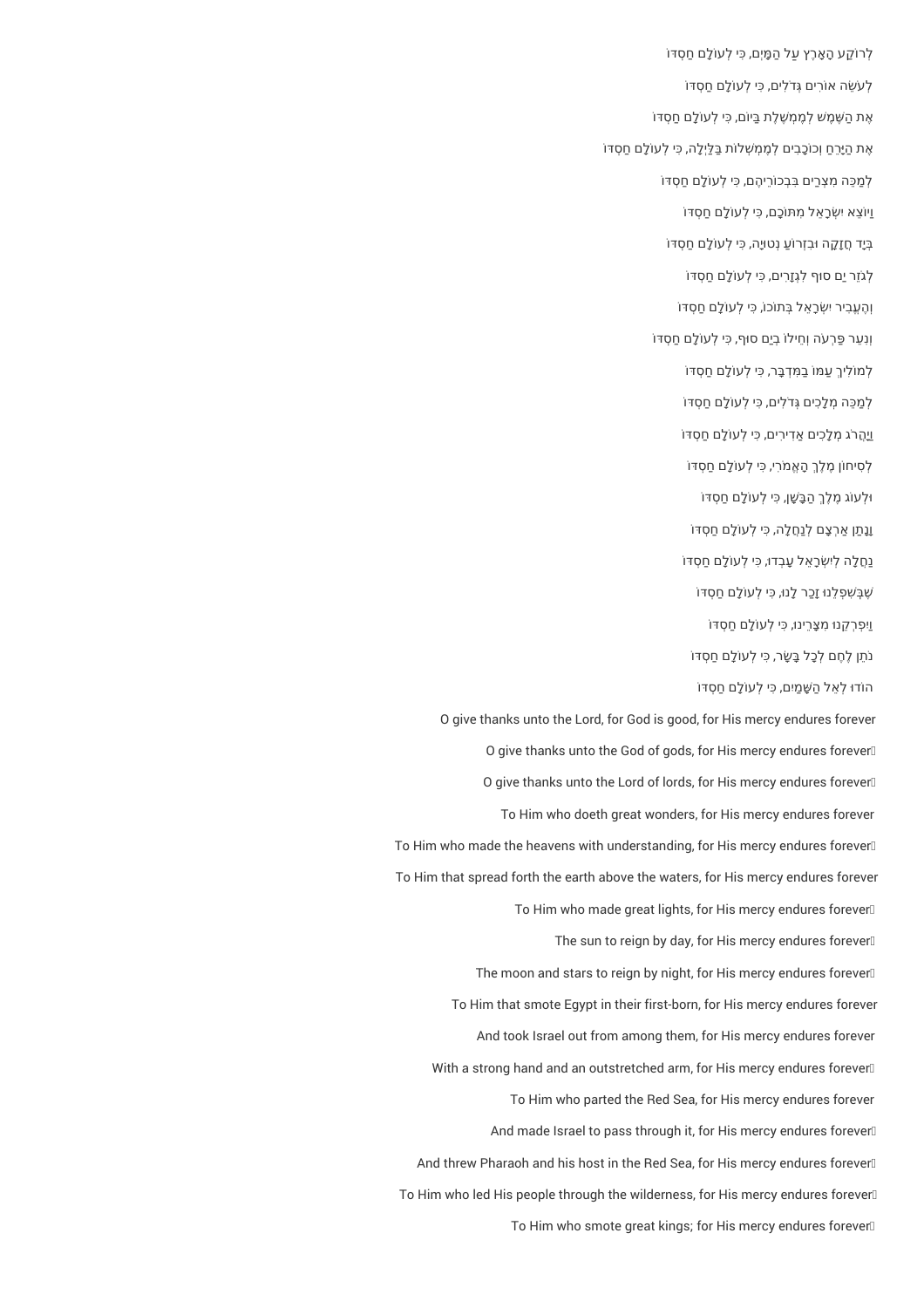And slew mighty kings, for His mercy endures forever

Sihon, king of the Amorites, for His mercy endures forever

And Og, king of Bashan, for His mercy endures forever

And gave their land as an inheritance, for His mercy endures forever

DEven an inheritance unto Israel His servant, for His mercy endures for everD

Who remembered us in our low state, for His mercy endures forever

And hath delivered us from our adversaries, for His mercy endures forever

Who gives food to all creatures, for His mercy endures forever

O give thanks unto the God of heaven, for His mercy endures forever

נְשְׁמַת כָּל חַי תְּבַרֵךְ אֶת שִׁמְרָ, יי אֱלֹהֶינוּ, וְרוּחַ כָּל בָּשֶׂר תְּפָאֶר וּתְרוֹמֵם זְכְרָךָ, מַלְכָנוּ, תָּמִיד. מִן הַעוֹלָם וְעָד הָעוֹלָם אַתָּה אֶל, וּמְבַּלְעָדִיךָ אִין לַנוּ מָלֶךְ גּוֹאֶל וּמוֹשִׁיעַ פּוֹדֶה וּמַצִּיל וּמְפַרְנֵס וּמְרַחֵם בְּכָל עַת צָרָה וְצוּקָה. אֵין לַנוּ מֶלֶךְ אֶלָּא אַתָּה. אֱלֹהֵי הָרָאשׁוֹנִים וְהָאֲחֲרוֹנִים, אֱלוֹהַ כָּל בְּרִיוֹת, אֲדוֹן כָּל תּוֹלָדוֹת, הַמְהֻלָּל בְּרֹב הַתִּשְׁבָּחוֹת, הַמְנַהֵג עוֹלָמוֹ בְּחֶסֶד וּבְרִיוֹתָיו בְּרַחֲמִים. וַיי לא יָנום וְלא יִשָׁן - הַמְעוֹרֶר יְשָׁנִים וְהַמֶּקִיץ נִרְדָּמִים, וְהַמֵּשִׂיחַ אִלְמִים וְהַמַּתִּיר אֲסוּרִים וְהַסּוֹמֵךְ נוֹפְלִים וְהַזּוֹקֵף כְּפוּפִים. לְךָ לְבַדְּךָ אֲנַחָנוּ מוֹדִים

אָלוּ פִינוּ מָלֵא שִׁירָה כַּיַם, וּלְשוֹנֵנוּ רִנָּה כְּהַמוֹן גַּלָּיו, וְשִׂפְתוֹתֵינוּ שָׁבַח כְּמְרְחָבֵי רָקִיעַ, וְעִינֵינוּ מְאִירוֹת כַּשְׁמָש וְכַיָרֶה, וְדֵינוּ פְרוּשׂוֹת כִּנְשְׂרֵי שָׁמַים, וְרַגְלִינוּ קַלּ - אַין אֲנַחְנוּ מַסְפִּיקִים להודות לךָ, יי אֱלהֵינוּ וַאלֹהֵי אֲבוֹתֵינוּ, וּלְבָרֶךְ, אֶת שִׁמְרָ עַל אַחַת, מַאֶלֶף, אַלְפִי אֲלַפִים וְרִבֵּי רְבָבוֹת פְּעָמִים, הַטּוֹבוֹת שֶׁעָשִׂיתָ עִם אֲבוֹתֵינוּ וְעִמָּנוּ. מִמִּצְרַים גְּאַלְתָּנוּ, יי אֱלֹהֵינוּ, וּמִבֵּית עְבָדִים פְּדִיתָנוּ, בְרָעָב זַגְתָּנוּ וּבְשָׂבָע כִּלְכַלְתָּנוּ, מֵחֶרֶב הִצַּלְתָּנוּ וּמִדֶּבֶר מִלַּטְתָּנוּ, וּמַהֲלֹוּם רָעוּם וַנְאָמָנִים דִּלִיתָנ עֲזָרוּנוּ רַחֲמֶיךָ וְלֹא עֲזָבוּנוּ חָסָדֶיךָ, וְאַל תִּטְשַׁנוּ, יי אֱלֹהֵינוּ, לַגֲצַח. עַל כֵּן אֶבָרִים שֶׁפִּלַגְתָּ בָּנוּ וְרוּחַ וּנְשָׁמָה שֶׁנַּפַחְתָּ בְּאַפֵּינוּ וְלָשׁוֹן אֲשֶׁר שַׁמְתָּ בְּפִינוּ - הַן הַם וִישַׁבְּחוּ וִיפָאָרוּ וִירוֹמְמוּ וַיַּעֲרִישוּ וַיַּמְלִיכוּ אֶת שִׁמְךָ מַלְכֵּנוּ. כִּי כָל פֶה לְךָ יוֹדֶה, וְכָל לָשׁוֹן לְךָ תִּשְׁבַע, וְכָל בָּרֶךְ לְךָ תִכְרַע, וְכָל קוֹמָה לְפָנֶיךָ תִשְׁתַחֲוָה, וְכָל לְבָבוֹת ייכְאוּך, וְכָל קֶרֶב וּכְלָיוֹת יְזַמְּרוּ לְשְמֶךָ, כַּדָבָר שֶׁכֶתוּב, כֶּל עַצְמֹתַי תֹּאמַרְנָה: יי, מִי כָמוֹךָ מַצִּיל עָנִי מֵחָזָק הִמֶּנוּ וְעַנִי וְאָבְיוֹן מִגֹּזְל הִי יִי מִי כִּל עַלְמֹתַי תֹּאמַרְנ יַערך לַךְ הָאֶל הַגָּבוֹל, הַגִּבּוֹר וְהַנּוֹכָא, אֶל עָלְיוֹן, קֹנֶה שָׁמַיִם וַאָּכִץ. נְהַלָּלְךָ וּנְשַׁבֶּחֲךָ וּנְפָאֶרְךָ וּנְבָרֶךְ אֶת שַׁם קַדְשָׁךָ, כָּאֲמוּר: לְדַוְד, בָּרְכִי נַפְשִׁי אֶת יי וְכָל קָרָבֵי א .<br>שם קדשו.

Nishmat kol chai t'vareich et shimcha, Adonai Eloheinu, <sup>v</sup>'ru'ach kol basar t'fa'er <sup>u</sup>'tromem zicharcha, malkeinu, tamid. Min ha'olam <sup>v</sup>'ad ha'olam atah El, <sup>u</sup>'mibaladecha ein lanu melech go'al <sup>u</sup>'moshia, podeh <sup>u</sup>'matzil <sup>u</sup>'m'farnes <sup>u</sup>'m'rachaem b'chol ait tzarah <sup>v</sup>'tzukah. Ein lanu melech ela atah. Elohei harishonim <sup>v</sup>'ha'achronim, Elohah kol bri'ot, Adon kol toldot, ha'm'hulal b'rov hatishbachot, ham'naheg olamo b'chesed <sup>u</sup>'v'riyotav b'rachamim. V'Adonai lo yanum <sup>v</sup>'lo yiyshan – ham'orer y'shanim <sup>v</sup>'hameikitz nidamim, <sup>v</sup>'hameisi'ach ilmim <sup>v</sup>'hamatir asurim <sup>v</sup>'hasomech noflim <sup>v</sup>'hazokef k'fufim. L'cha l'vadcha anachnu modim.

Eilu pinu malei shirah kayam, <sup>u</sup>'l'shonainu rinah kahamon galav, <sup>v</sup>'siftoteinu shevach k'merchavai rakia, <sup>v</sup>'eineinu <sup>m</sup>'eerot kashemesh <sup>v</sup>'chayareiach, <sup>v</sup>'yadeinu frusot k'nisrai shamayim, <sup>v</sup>'ragleinu kalot ka'ayalot – ein anachnu maspikim l'hodot lach, Adonai Eloheinu <sup>v</sup>'Elohei avoteinu, <sup>u</sup>'l'vareich, et shimcha al achat, mai'elef, alfei alafim <sup>v</sup>'ribai <sup>r</sup>'vavot p'amim, hatovot she'asita im avoteinu <sup>v</sup>'imanu, mimitzrayim g'altanu, Adonai Eloheinu, <sup>u</sup>'mibeit avadim p'ditanu, b'ra'av zantanu <sup>u</sup>'v'sava kilkaltanu, maicherev hitzaltanu <sup>u</sup>'midever milat'tanu, <sup>u</sup>'maichalim ra'im <sup>v</sup>'ne'emanim dilitanu. Ad heina azarunu rachamecha <sup>v</sup>'lo azavunu chasadecha, <sup>v</sup>'al titsheinu, Adonai Eloheinu, lanetzach. Al kein aivarim shepilagta banu <sup>v</sup>'ru'ach <sup>u</sup>'nishamah shenafachta b'apeinu <sup>v</sup>'lashon asher samta b'finu – hein haim yodu viyvarchu viyshabchu viyfa'aru viyrom'mu <sup>v</sup>'ya'aritzu <sup>v</sup>'yak'dishu <sup>v</sup>'yamlichu et shimcha malkeinu. Ki chol peh lach yodeh, <sup>v</sup>'chol lashon lach tishava, <sup>v</sup>'chol berech lach tichra, <sup>v</sup>'chol komah l'fanecha tishtachaveh, <sup>v</sup>'chol l'vavot yiyra'oocha, <sup>v</sup>'chol kerev <sup>u</sup>'chlayot y'zamru lishmecha, kadavar shekatuv, kol atzmotai toemarna: Adonai, mi chamocha matzil ani maichazak mimenu <sup>v</sup>'ani <sup>v</sup>'evyon migozlo. Mi yidmeh lach <sup>u</sup>'mi yishveh lach <sup>u</sup>'mi ya'aroch lach ha'El hagadol, hagibor <sup>v</sup>'hanora, El elyon, konai shamayim <sup>v</sup>'aretz. N'hallelcha <sup>u</sup>'n'shabaichacha <sup>u</sup>'n'fa'ercha <sup>u</sup>'n'vareich et shem kadshecha, k'amur: l'David, barchi nafshi et Adonai <sup>v</sup>'chol kravai et shem kadsho.

The soul of every living being shall bless your name, Lord our God the spirit of all flesh shall ever glorify and exalt your remembrance, our King. Throughout eternity Thou art God. Besides Thee we have no king who redeems and saves, ransoms and rescues, sustains and shows mercy in all times of trouble and distress. We have no King but Thee-God of the first and of the last, God of all creatures, Master of all generations, One acclaimed with a multitude of praises, He who guides His world with kindness and His creatures with mercy. The Lord neither slumbers nor sleeps; He rouses those who sleep and wakens those who slumber; He enables the speechless to speak and loosens the bonds of the captives; He supports those who are fallen and raises those who are bowed down. To Thee alone we give thanks.

Were our mouth filled with song as the ocean, and our tongue with joy as the endless waves; were our lips full of praise as the wide heavens, and our eyes shining like the sun or the moon; were our hands spread out in prayer as the eagles of the sky and our feet running as swiftly as the deer--we should still be unable to thank Thee and bless your name, Lord our God and God of our fathers, for one of the thousands and even myriads of favors which Thou hast bestowed on our fathers and on us. Thou hast liberated us from Egypt, Lord our God, and redeemed us from the house of slavery. Thou has fed us in famine and sustained us with plenty. Thou hast saved us from the sword, helped us to escape the plague, and spared us from severe and enduring diseases. Until now your mercy has helped us, and your kindness has not forsaken us; may Thou, Lord our God, never abandon us.

Therefore, the limbs which Thou has given us, the spirit and soul which Thou has breathed into our nostrils, and the tongue which Thou hast placed in our mouth, shall all thank and bless, praise and glorify, exalt and revere, sanctify and acclaim your name, our King. To Thee, every mouth shall offer thanks; every tongue shall vow allegiance; every knee shall bend, and all who stand erect shall bow. All hearts shall revere Thee, and men's inner beings shall sing to your name, as it is written: "all my bones shall say: O Lord, who is like Thee? Thou save the poor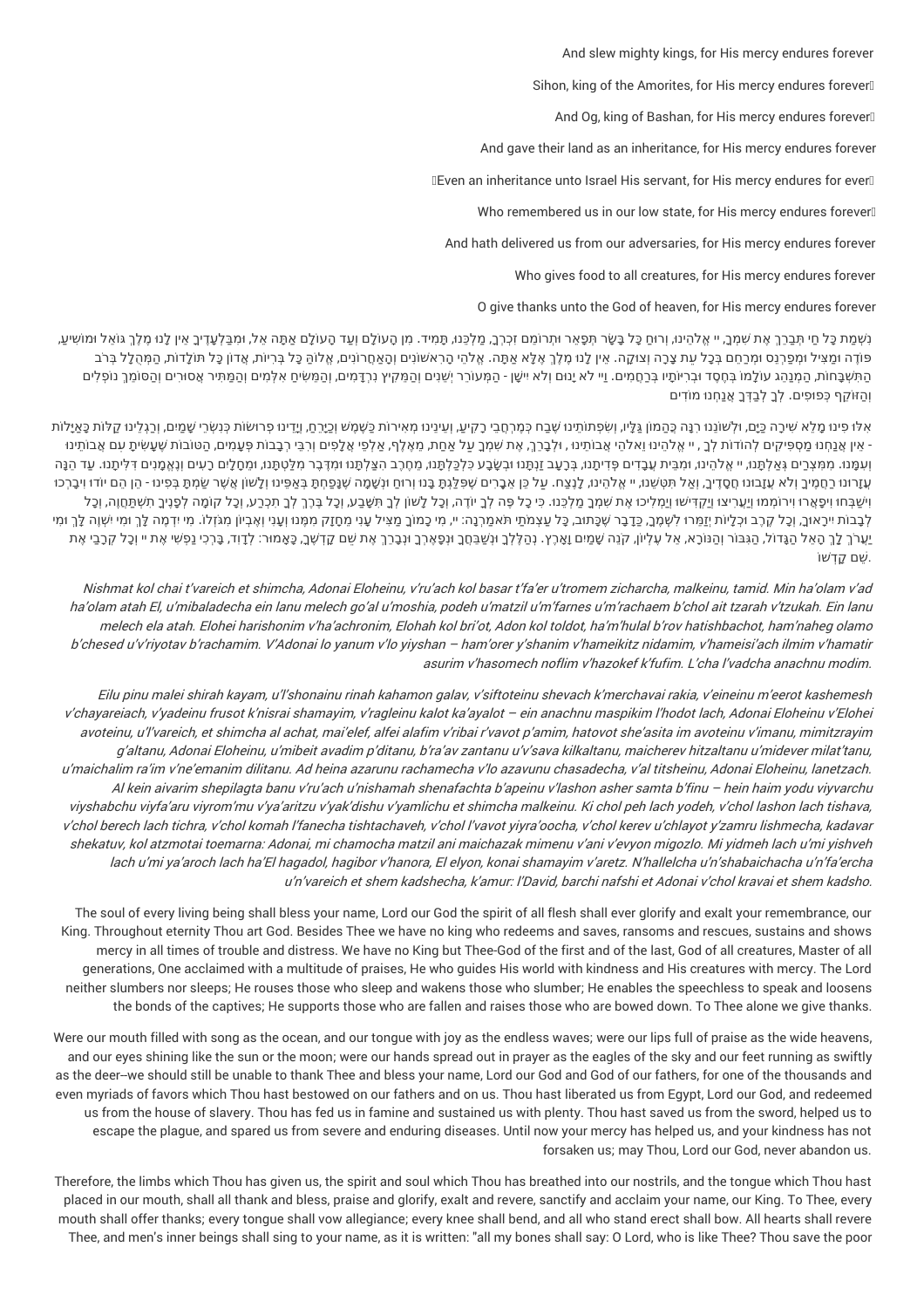man from one that is stronger, the poor and needy from who would rob him." Who may be likened to Thee? Who is equal to Thee? Who can be compared to Thee? O Great, mighty and revered God, supreme God is the Master of heaven and earth. Let us praise, acclaim and glorify Thee and bless your holy name, as it is said: "A Psalm of David: Bless the Lord, O my soul, and let my whole inner being bless His holy name."

ָהָאֵל בְּתַעֲצֻמוֹת עֻזֶּךָ, הַגֶּדוֹל בִּכְבוֹד שְׁמֶךָ, הַגִּבּוֹר לָנֶצַח וְהַנּוֹרָא בְּנוֹרְאוֹתֶיךָ, הַמֶּלֶךְ הַיּוֹשֵׁב עַל כִּסֵא רָם וְנָשָּׂא

ׁש ֹוכֵן עַד ָּמר ֹום וְ ָקּד ֹו ׁש ְשׁמ ֹו. וְכָתו ּב: רַנְּנו ּצַ ִדּי ִקים בּ' '', לַי ְ ָׁשרִים נָאוָה תְ ִהלָּה

ּבְּפִי יְשָׁרִים תִּתְהַלָּל, וּבְדִבְרֵי צַדִּיקִים תִּתְבַּרַךְ, וּבִלְשוֹן חֲסִידִים תִּתְרוֹמָם, וּבְקֶרֶב קְדוֹשִׁים תִּתְקַדָּשׁ

ּוּבְמַקְהֲלוֹת רִבִבְוֹת עַמְּךָ בֵּית יִשְׂרָאֵל בְּרִנָּה יִתְפָּאֵר שִׁמְךָ, מַלְכֵּנוּ, בְּכָל דּוֹר וָדוֹר, שֶׁכֵּן חוֹבַת כָּל הַיְצוּרִים

לְפָנֶיךָ, יי אֱלֹהִינוּ וֵאלֹהֵי אֲבוֹתֵינוּ, לְהוֹדוֹת לְהַלֵּל לְשַׁבֵּחַ, לְפָאֵר לְרוֹמֵם לְהַדֵּר לְבָרֵךְ, לְעַלֵּה וּלְקַלֶּס עַל כָּל דְּבְרָי שִׁירוֹת וְתִשְׁבְחוֹת דַוִד בֶּן יִשִׁי עַבְדְּךָ, מְשִׁיחֶךָ

יִשְׁתַּבַּח שִׁמְךָ לַעַד מַלְכֵּנו, הָאֵל הַמֶּלֶךְ הַגַּדוֹל וְהַקָּדוֹש בַּשָּׁמַיִם וּבַאָּרֶץ, כִּי לְךָ נָאָה, יי אֱלֹהֵינו וַאלֹהֵי אֲבוֹתִינוּ , שִׁיר וּשְׁבָחָה, הַלֵּל וְזִמְהָע לָה, נְצַח, גְּדֵלָה וּגְבוּרַה, תִּהְלֵה וְתִפְאֵרֶת, קְדֶשֶׁה וּמַלְכוּת, בְּרָכוֹת וְהוֹדֵאוֹת מֵעֲתַּה וְעַד עוֹלֵם

Ha'El b'ta'atzumot uzecha, hagadol bichvod sh'mecha, hagibor lanetzach <sup>v</sup>'hanora b'norotecha, hamelech hayoshev al kisei ram <sup>v</sup>'nisa.

Shochain ad marom <sup>v</sup>'kadosh sh'mo. V'katuv: ran'n'u tzadikim b'Adonai, laiysharim nava <sup>t</sup>'hilah.

B'fi y'sharim tithallal, <sup>u</sup>'v'divrei tzadikim titbarach, <sup>u</sup>'vilshon chasidim titromam, <sup>u</sup>'vkerev k'doshim titkadash.

Uv'makalot riv'vot amcha beit Yisrael b'rinah yitpa'er shimcha, malkeinu, b'chol dor vador. Shekein chovat kol hay'tzurim l'fanech, Adonai Eloheinu <sup>v</sup>'Elohei avoteinu, l'hodot l'hallel l'shabei'ach, l'pa'er l'romem l'hader l'vareich, l'alai <sup>u</sup>'l'kalais al kol divrei shirot <sup>v</sup>'tishbachot David ben Yishai avd'cha, mishichecha.

Yishtabach shimcha la'ad malkeinu, Ha'El hamelech hagadol <sup>v</sup>'hakadosh bashamayim <sup>u</sup>'va'aretz, ki l'cha na'eh, Adonai Eloheinu <sup>v</sup>'Elohei avoteinu, shir <sup>u</sup>'shvachah, hallel <sup>v</sup>'zimrah, oaz <sup>u</sup>'memshalah, netzach, g'dulah <sup>u</sup>'g'vurah, <sup>t</sup>'hilah <sup>v</sup>'tiferet, k'dushah <sup>u</sup>'malchut, brachot <sup>v</sup>'hoda'ot mai'atah <sup>v</sup>'ad olam.

O God in your mighty acts of power, great in the honor of your name, powerful forever and revered for your awe-inspiring acts, O King seated upon a high and lofty throne!

He who abidest forever, exalted and holy is His name. And it is written: "Rejoice in the Lord, you righteous; it is pleasant for the upright to give praise."

By the mouth of the upright you shall be praised; By the words of the righteous you shall be blessed;

By the tongue of the pious you shall be exalted; And in the midst of the holy you shall be sanctified.

In the assemblies of the multitudes of your people, the house of Israel, with song shall your name, our King, be glorified in every generation. For it is the duty of all creatures to thank, praise, laud, extol, exalt, adore, and bless Thee; even beyond the songs and praises of David the son of Jesse, your anointed servant.

Praise be your name forever, our King, who rules and is great and holy in heaven and on earth; for to Thee, Lord our God, it is fitting to render song and praise, hallel and psalms, power and dominion, victory, glory and might, praise and beauty, holiness and sovereignty, blessings and thanks, from now and forever.

The Fourth Cup of Wine

בָּרוּךְ אַתָּה יי אֱלֹהֵינוּ מֶלֶךְ הָעוֹלַם בּוֹרֵא פְּרִי הַגָּפֶן

Baruch Atah Adonai Eloheinu Melech ha'olam, borei p'ri hagafen.

Praised are you, Adonai, Ruler of the universe, who has created the fruit of the vine.

Drink the wine, then recite the concluding blessing:

בָּרוּךְ אַתָּה יי אֱלֹהֵינוּ מֶלֶךְ העוֹלָם, עַל הַגֶּפֶן וְעַל פְרִי הַגֶּפֶן ,וְעַל תְּנוּבַת הַשָּׂדֶה וְעַל אֶרֶץ חֶמְדָּה טוֹבָה וּרְחָבָה שֶׁרָצִיתָ וְהִנְחַלְתָּ לַאֲבוֹתִינוּ לָאֶכֹל מִפִּרְיָהּ וְלִשְׂבֹעַ מִטוּבָהּ רַחֶם נָא יי אֱלֹהֵינוּ עַל יִשְׂרָאֵל עַמָּךָ וְעַל יְרוּשָׁלַיִם עִירֶךָ וְעַל צִיּוֹן מִשְׁכַּן כְבוֹדֶךָ וְעַל מִזְבְּחֶךָ וְעַל מִיקְבֶךְ נִיבְה יְרוּשָׁלַנוּ לְהַחֶבְה בְּמֵהָרָה בְיֵמֵינוּ וְהַעֲלָנוּ ּ לְתוֹכָהּ וְשַׂמְחֵנוּ בְּבִנְיָנָהּ וְנֹאכַל מִפְרָיָהּ וְנִשְׂבַע מִטּוּבָה וּנְבָרֶכְךָ עָלֶיהָ בִּקְדֶשָׁה וּבְטָהֶכָה (בשבת: וּרְצֶה וְהַחֲלִיצֶנוּ בִּיוֹם הַשַּׁבָּת הַזָּה , כִּי שִׁנַּה וּנְבָרֶכְךָ עָלֶיהָ בְּקָדֶ ַאֲתָּה יי טוֹב וּמֵטִיב לַכֹּל וְנוֹדֶה לְּךָ עַל הָאָרֶץ וְעַל פְּרִי הַגֶּפֶן. בָּרוּךְ אַתָּה יי עַל הַגֶּפֶן וְעַל פְּרִי הַגֶּפֶן.

Baruch Atah Adonai Eloheinu Melech ha'olam, al ha-gafen <sup>v</sup>'al p'ri ha-gafen, al <sup>t</sup>'nuvat hasadeh <sup>v</sup>'al aretz chemdah tovah <sup>u</sup>'r'chavah sheratzita <sup>v</sup>'hinchalta la'avoteinu le'echol mipiryah <sup>v</sup>'lisboa mituvah racheim na Adonai Eloheinu al Yisrael amecha <sup>v</sup>'al Yerushalayim irecha <sup>v</sup>'al tzion mishkan k'vodecha <sup>v</sup>'al mizbecha <sup>v</sup>'al haichalecha <sup>u</sup>'vnei Yerushalayim ir hakodesh bimheirah b'yamenu <sup>v</sup>'ha'aleinu l'tochah <sup>v</sup>'samcheinu b'vinyanah <sup>v</sup>'nochal mipriyah <sup>v</sup>'nisba mituvah <sup>u</sup>'nivarechecha aleha bikdushah <sup>u</sup>'vtaharah (u'rtzei <sup>v</sup>'hachalitzeinu b'yom haShabbat hazeh) <sup>v</sup>'samcheinu b'yom chag hamatzot hazeh, ki Atah Adonai tov <sup>u</sup>'maitiv lakol <sup>v</sup>'nodeh l'cha al ha'aretz <sup>v</sup>'al p'ri hagefen. Baruch Atah Adonai, al ha-gafen <sup>v</sup>'al p'ri ha-gafen.